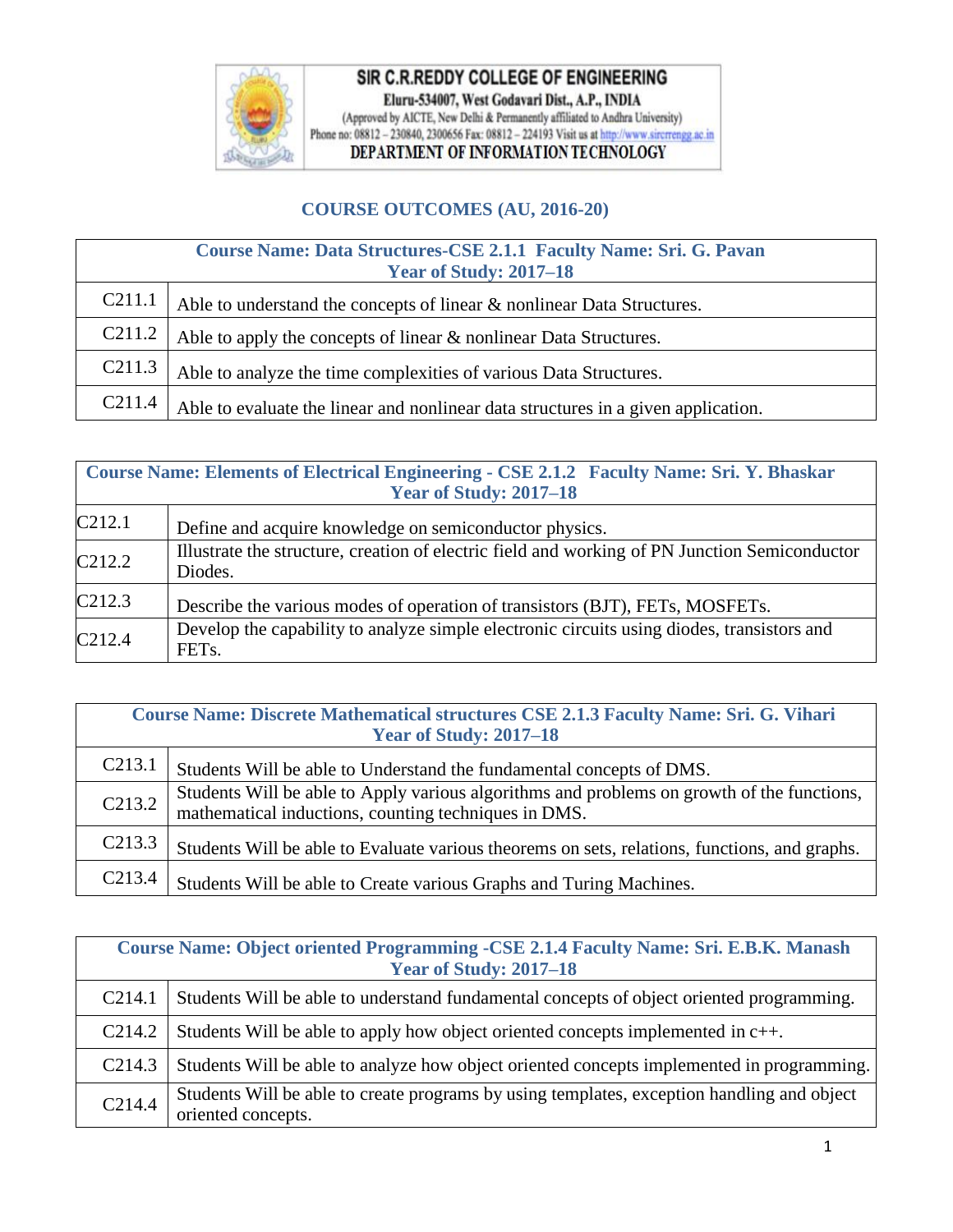|         | <b>Course Name: Systems Programming - IT 2.1.5 Faculty Name: Smt. J. Malathi</b>                                                         |
|---------|------------------------------------------------------------------------------------------------------------------------------------------|
|         | <b>Year of Study: 2017–18</b>                                                                                                            |
| IT215.1 | Able to understand the concept of system programming basics in assembly language, operating system and fundamentals of system softwares. |
|         |                                                                                                                                          |
| IT215.2 | Able to apply the concept of system software in developing different system components like assemblers, loaders, macros.                 |
|         |                                                                                                                                          |
|         | IT215.3 Able to analyze the design constructs of assemblers, loaders, macros.                                                            |

| Course Name: Digital Logic Design-CSE 2.1.6 Faculty Name: Sri A.M.K. Kanna Babu<br><b>Year of Study: 2017-18</b> |                                                                                                                                                                        |
|------------------------------------------------------------------------------------------------------------------|------------------------------------------------------------------------------------------------------------------------------------------------------------------------|
| C <sub>2</sub> 16.1                                                                                              | Able to understand Binary Systems, number system, Boolean Functions, Logic Gates,<br>Combinational Circuits, Sequential Circuits and memories.                         |
| C <sub>2</sub> 16.2                                                                                              | Able to apply number systems, Boolean functions and logic gates for the design logic<br>circuits.                                                                      |
| C <sub>2</sub> 16.3                                                                                              | Able to analyze different logic circuits combinational and sequential circuits for designing<br>logic circuits.                                                        |
| C <sub>2</sub> 16.4                                                                                              | Able to design different logic, combinational and sequential circuits for storing and<br>calculating different operations like arithmetic, logical and relational etc. |

| <b>Course Name: Data structures Lab -CSE 2.1.7 Faculty Name: Sri.G. Pavan</b><br><b>Year of Study: 2017-18</b> |                                                                                   |
|----------------------------------------------------------------------------------------------------------------|-----------------------------------------------------------------------------------|
| C <sub>2</sub> 17.1                                                                                            | Student will understand the various linear and nonlinear data structures.         |
| C <sub>2</sub> 17.2                                                                                            | Student will be able apply the various data structures in different applications. |
| C <sub>2</sub> 17.3                                                                                            | Student will be able to analyze the difference between linear and nonlinear.      |
| C <sub>217.4</sub>                                                                                             | Student will be able to evaluate the various application using data structures.   |

| <b>Course Name: Oops LAB-CSE 2.1.8 Faculty Name: Sri E.B.K.Manash</b> |                                                                                                    |  |
|-----------------------------------------------------------------------|----------------------------------------------------------------------------------------------------|--|
|                                                                       | <b>Year of Study: 2017-18</b>                                                                      |  |
| C <sub>2</sub> 18.1                                                   | Students Will be able to understand different object oriented programming concepts.                |  |
| C <sub>2</sub> 18.2                                                   | Students Will be able to apply varies object oriented programming concepts to several<br>problems. |  |
| C <sub>2</sub> 18.3                                                   | Students Will be able to evaluate the varies applications using object oriented programming.       |  |
| C <sub>2</sub> 18.4                                                   | Students Will be able to design and develop applications in $C_{++}$ .                             |  |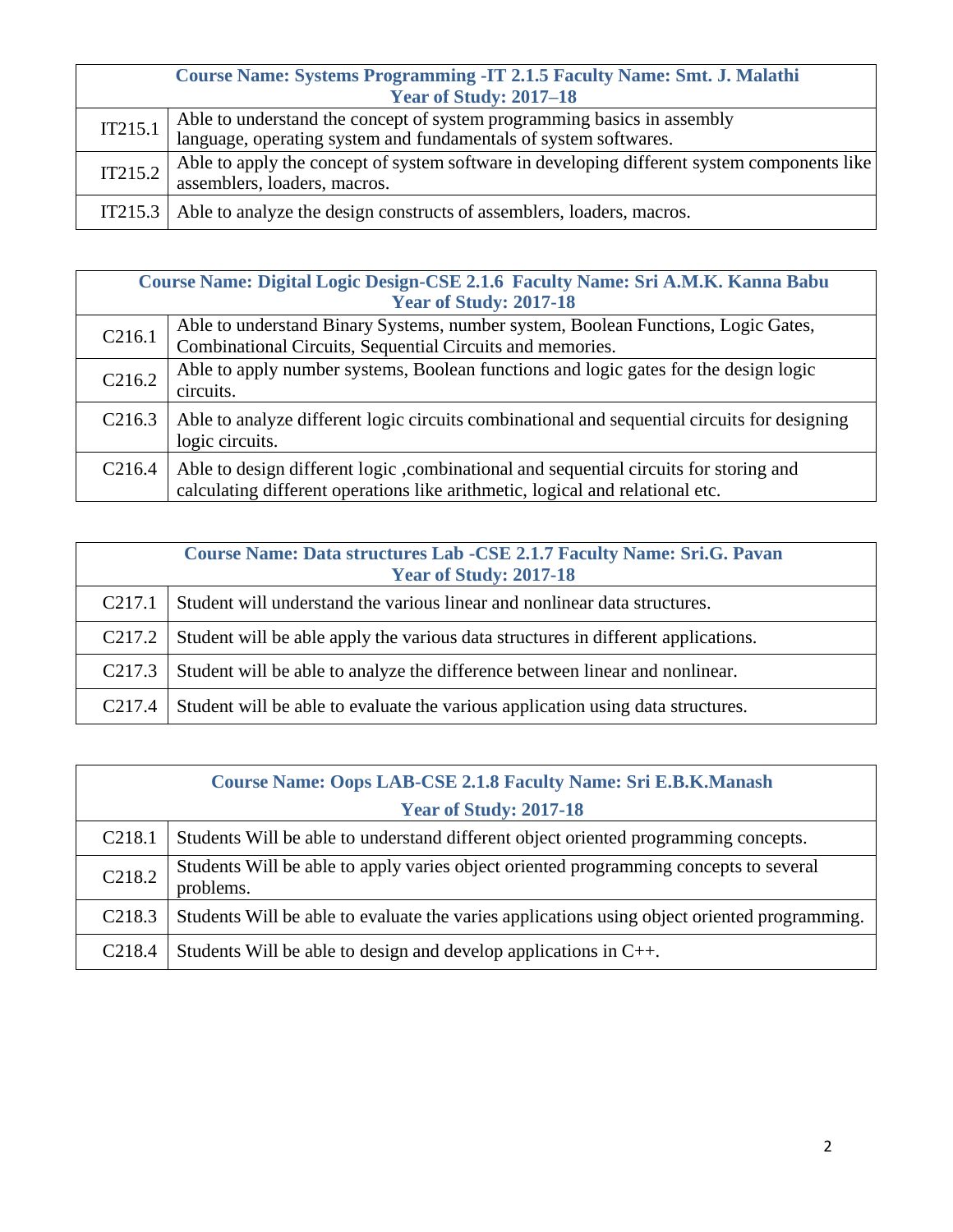**Course Name: Operating Systems -CSE 2.2.1 Faculty Name: Smt. J.Malathi & Sri E.B.k.Manash Year of Study: 2017-18**

| C <sub>221.1</sub> | Understands OS evolution, its structure and all the services provided by it                                                                                                                      |
|--------------------|--------------------------------------------------------------------------------------------------------------------------------------------------------------------------------------------------|
| C <sub>221.2</sub> | Apply the process scheduling, policies , mechanisms, process synchronization, inter process<br>communication, dead locks for processes, paging and segmentation techniques in memory             |
|                    | Management.                                                                                                                                                                                      |
| C <sub>221.3</sub> | Analyze various CPU scheduling, disk scheduling, deadlocks, non-contiguous memory<br>allocation algorithms.                                                                                      |
| C <sub>221.4</sub> | Evaluate process scheduling, replacement algorithms files system & implementation issues,<br>disk scheduling, UNIX/LINUX / Windows OS platforms and other process subsystem<br>related concepts. |

| Course Name: Computer Organization - CSE 2.2.2 Faculty Name: Sri A.M.K.KannaBabu<br><b>Year of Study: 2017-18</b> |                                                                                                                                                             |
|-------------------------------------------------------------------------------------------------------------------|-------------------------------------------------------------------------------------------------------------------------------------------------------------|
| C <sub>222.1</sub>                                                                                                | Able to Understand the various concepts of Register transfer language, control unit, central<br>Processing unit, vector processing, memory and I/O devices. |
| C <sub>222.2</sub>                                                                                                | Able to Apply the various components of central processing unit, control unit, memory and<br>I/O devices for organizes the computer.                        |
| C <sub>222.3</sub>                                                                                                | Able to Analyze the various concepts of Register transfer language, control unit, central<br>Processing unit, vector processing, memory and I/O devices.    |

| Course Name: Micro Processor - CSE 2.2.3 Faculty Name: Sri P.Ramaiah chowdary<br><b>Year of Study: 2017-18</b> |                                                                                                  |
|----------------------------------------------------------------------------------------------------------------|--------------------------------------------------------------------------------------------------|
| C223.1                                                                                                         | Students Will be able to Understand the basic architectures of 8085 and 8086<br>Microprocessors. |
| C <sub>223.2</sub>                                                                                             | Students Will have ability to write ALP programs using instruction sets.                         |
| C <sub>223.3</sub>                                                                                             | Students Will be able to analyze the various interfacing concepts and micro controllers.         |

|                    | Course Name: Data Communications-CSE 2.2.4 Faculty Name: Smt.B.Lalitha Bhavani<br><b>Year of Study: 2017-18</b>                                                                                 |  |
|--------------------|-------------------------------------------------------------------------------------------------------------------------------------------------------------------------------------------------|--|
| C <sub>224.1</sub> | Will be able to understand the basic concepts like protocol, networking, transmission media,<br>Signals, data and various Types of Modems and Multiplexers for effective data<br>communication. |  |
|                    | C224.2   Will be able to Apply various data communication Techniques to solve different errors.                                                                                                 |  |
| C <sub>224.3</sub> | Will be able to Analyze various data communication hardware Processors                                                                                                                          |  |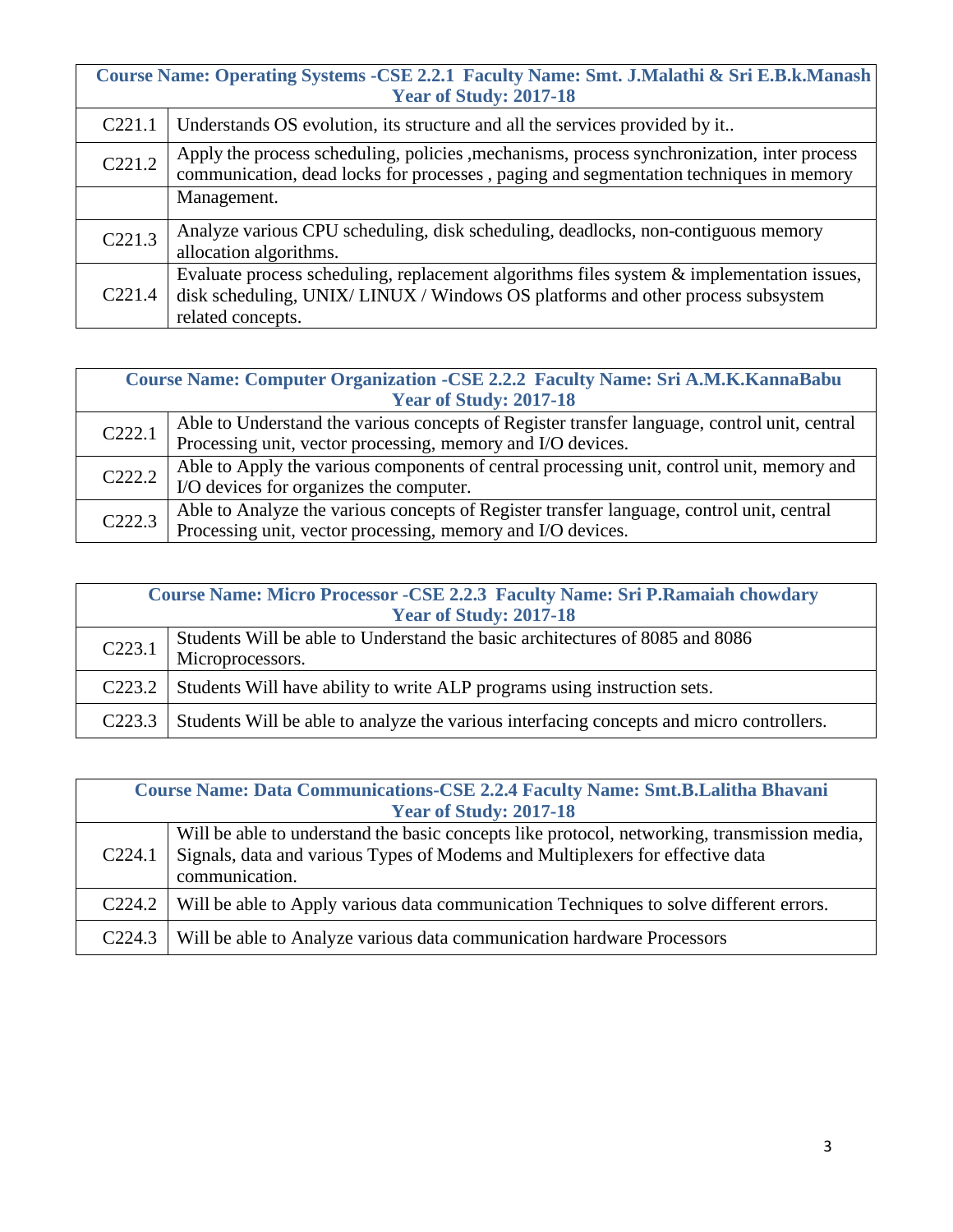| Course Name: ICJP - IT 2.2.5 Faculty Name: Dr.K.Satyanarayana |                                                                                                          |
|---------------------------------------------------------------|----------------------------------------------------------------------------------------------------------|
| <b>Year of Study: 2017-18</b>                                 |                                                                                                          |
| C <sub>225.1</sub>                                            | Able to Remember the concepts of Object Oriented Programming and Programming<br>fundamentals.            |
| C <sub>225.2</sub>                                            | Able to Understand the basics like HTML, OOP concepts, Java Programming and<br>Networking with Java API. |
| C <sub>225.3</sub>                                            | Able to Apply the concepts of HTML, OOP and Java Programming.                                            |

| <b>Course Name: Operation Research-CSE 2.2.6 Faculty Name: Sri S.RaviKumar</b><br><b>Year of Study: 2017-18</b> |                                                                                                                          |
|-----------------------------------------------------------------------------------------------------------------|--------------------------------------------------------------------------------------------------------------------------|
| C <sub>226.1</sub>                                                                                              | Solve LPP problems using various methods.                                                                                |
| C <sub>226.2</sub>                                                                                              | Solve Transportation, Assignment problems using several methods and travelling salesman<br>problems, sequencing problem. |
| C <sub>226.3</sub>                                                                                              | Understand the PERT and CPM charts.                                                                                      |
| C <sub>226.4</sub>                                                                                              | Analyze the replacement problems, Game theory problems and inventory management with<br>real time applications           |

| Course Name: Environmental Studies - CSE 2.2.7 Faculty Name: Sri V. Vamsi Krishna<br><b>Year of Study: 2017-18</b> |                                                                                                                                   |
|--------------------------------------------------------------------------------------------------------------------|-----------------------------------------------------------------------------------------------------------------------------------|
| C <sub>227.1</sub>                                                                                                 | Ability to acquire knowledge about the importance of environment & availability of resources                                      |
| C <sub>227.2</sub>                                                                                                 | Understand different environmental challenges induced due to anthropogenic activities as<br>well as nature.                       |
| C <sub>227.3</sub>                                                                                                 | Able to identify the solutions to the environmental problems for the sake of healthy life by<br>Protecting our natural resources. |
| C <sub>227.4</sub>                                                                                                 | Create awareness on the social issues, environmental protection acts.                                                             |
| C <sub>227.5</sub>                                                                                                 | Able to understand the environmental impact of developmental activities.                                                          |

| <b>Course Name: ICJP LaB - IT 2.2.8 Faculty Name: Sri DR.K.Satyanarayana</b><br><b>Year of Study: 2017-18</b> |                                                                                                          |
|---------------------------------------------------------------------------------------------------------------|----------------------------------------------------------------------------------------------------------|
| C <sub>228.1</sub>                                                                                            | Able to Understand the basics like HTML, OOP concepts, Java Programming and<br>Networking with Java API. |
| C <sub>228.2</sub>                                                                                            | Able to Apply the concepts of HTML to create static and dynamic web pages.                               |
| C <sub>228.3</sub>                                                                                            | Able to Apply the concepts of OOP using Java.                                                            |
| C <sub>228.4</sub>                                                                                            | Able to Analyze the concepts of HTML, OOP and Java Programming.                                          |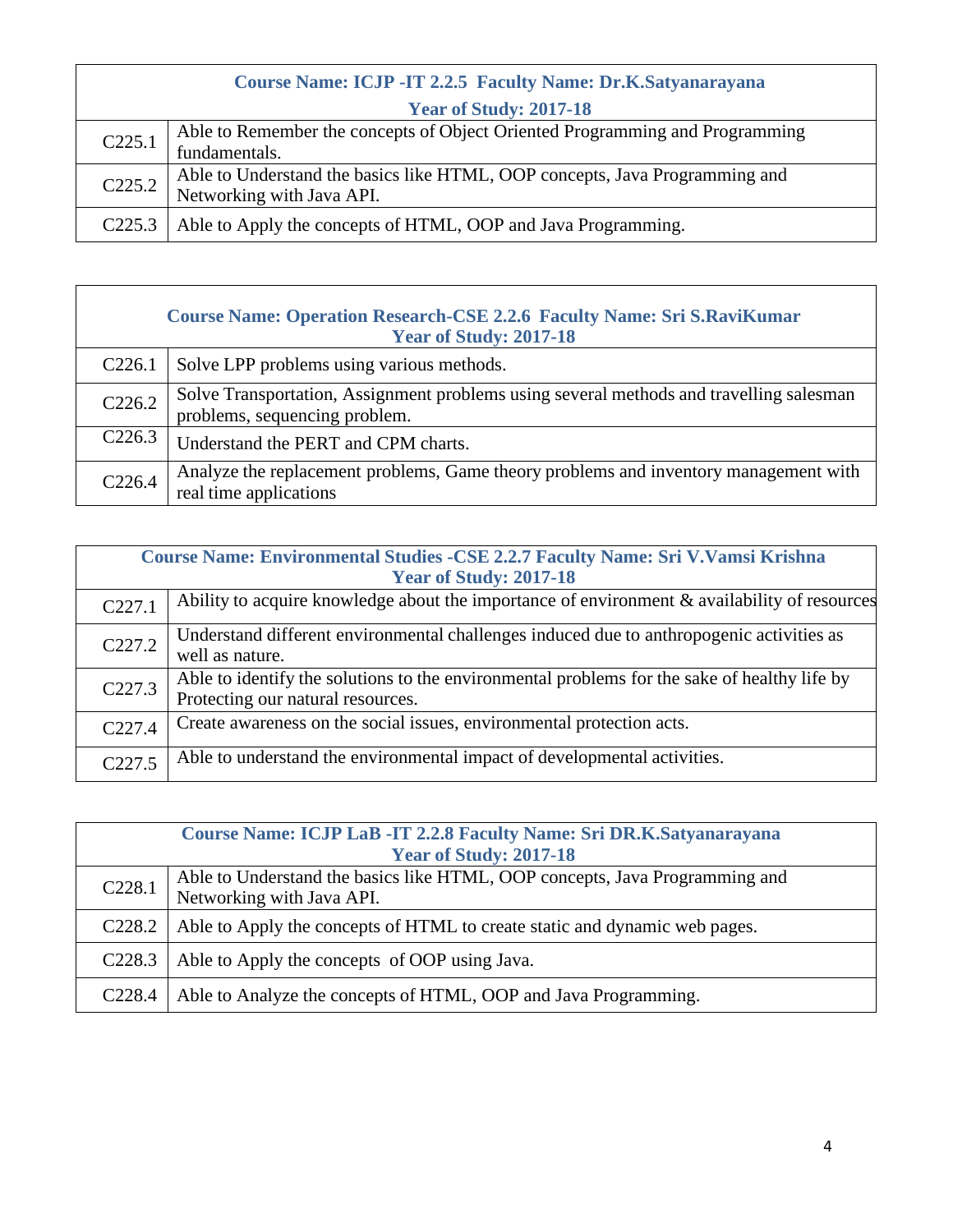| Course Name: DE &MP LaB -CSE 2.2.9 Faculty Name: Sri P.Ramaiah Chowdary |                                                                                                                |  |
|-------------------------------------------------------------------------|----------------------------------------------------------------------------------------------------------------|--|
| <b>Year of Study: 2017-18</b>                                           |                                                                                                                |  |
| C229.1                                                                  | Student will be able to understand the logic gates half adders, full adders, flip flop to design a<br>Circuit. |  |
| C <sub>229.2</sub>                                                      | Student will be able to develop the skill of writing microprocessor programming.                               |  |
| C <sub>229.3</sub>                                                      | Student will be analyze the interfacing of microprocessor.                                                     |  |

| <b>Course Name: Computer Networks -CSE 3.1.1 Faculty Name: Sri.N.Prasad</b><br><b>Year of Study: 2018-19</b> |                                                                                                                                                                      |
|--------------------------------------------------------------------------------------------------------------|----------------------------------------------------------------------------------------------------------------------------------------------------------------------|
| C311.1                                                                                                       | Student will be able to Understand the basic and advanced concepts of computer network<br>like layered architecture, internetworking devices and Adhoc networks etc. |
| C311.2                                                                                                       | Student will be able to Apply various architectures/protocols/techniques needed to solve                                                                             |
|                                                                                                              | complex problems with given requirements                                                                                                                             |
| C <sub>311.3</sub>                                                                                           | Student will be able to Analyze the various architectures/protocols/Techniques needed to<br>design a computer network with given requirements                        |

| Course Name: Web Technology - CSE 3.1.3 Faculty Name: Sri Dr. K.Satyanarayana<br><b>Year of Study: 2018-19</b> |                                                                                    |
|----------------------------------------------------------------------------------------------------------------|------------------------------------------------------------------------------------|
|                                                                                                                |                                                                                    |
| C313.1                                                                                                         | Students able to understand different web technologies like HTML, CSS, JAVASCRIPT, |
|                                                                                                                | XML, SERVLET PHP and MySql.                                                        |
| C313.2                                                                                                         | Students able to apply different web technologies like HTML, CSS, JAVASCRIPT, XML, |
|                                                                                                                | SERVLET PHP and MySql.                                                             |
| C313.3                                                                                                         | Students able to develop web applications using HTML, CSS, JAVASCRIPT, XML,        |
|                                                                                                                | SERVLET PHP and MySql.                                                             |

| Course Name: FLAT CSE 3.1.4 Faculty Name: Sri.K.Lakshmaji |                                                                              |
|-----------------------------------------------------------|------------------------------------------------------------------------------|
| <b>Year of Study: 2018–19</b>                             |                                                                              |
| C314.1                                                    | Able to Understand the fundamental concepts of Automata and their Languages. |
| C314.2                                                    | Able to Apply various Automata from the given Language Classes.              |
| C314.3                                                    | Able to Analyze Automata for different language classes.                     |
| C314.4                                                    | Able to Design grammars and automata for different language classes.         |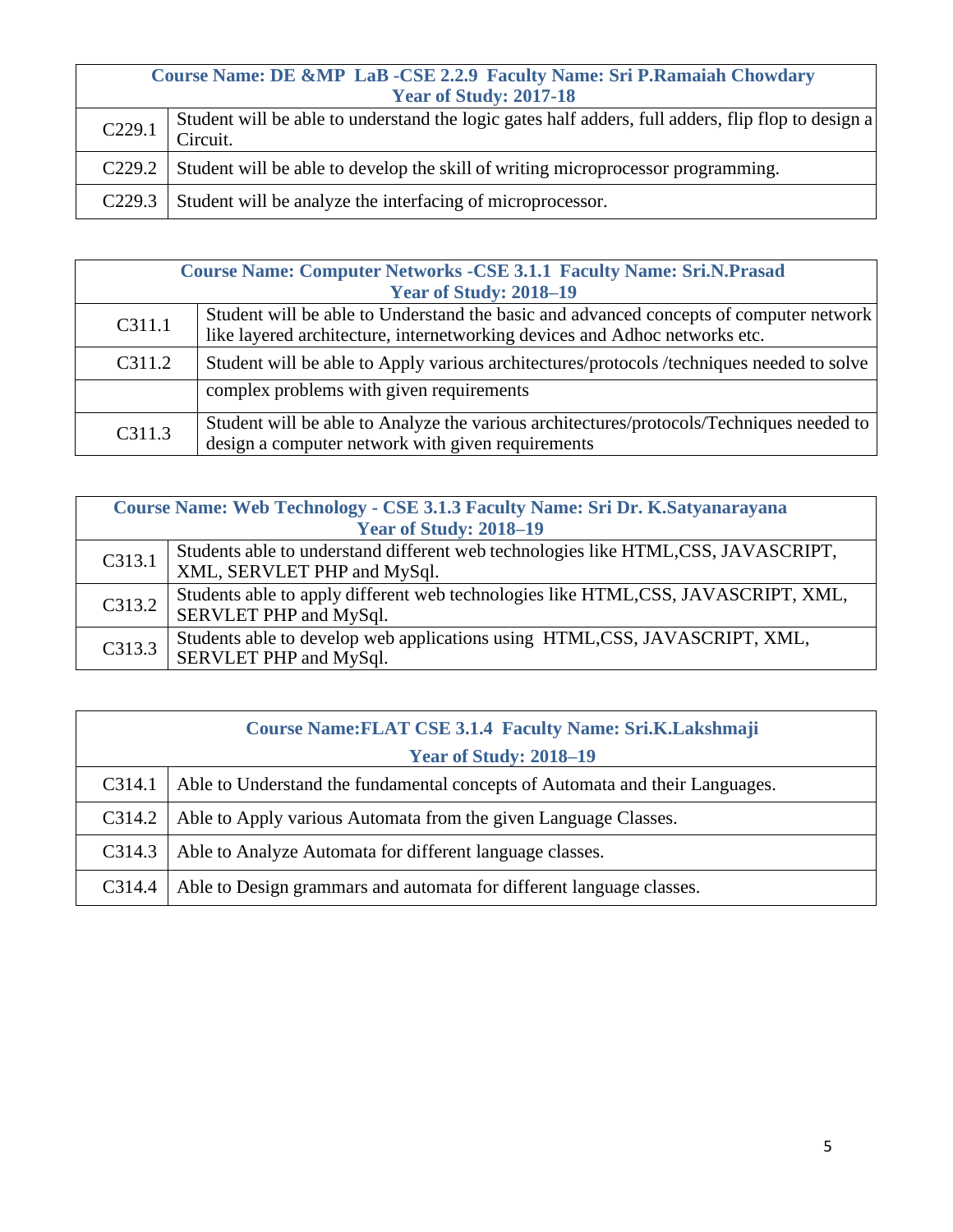|        | <b>Course Name: DBMS - CSE 3.1.5 Faculty Name: Sri.P.Ramaiah Chowdary</b><br><b>Year of Study: 2018-19</b>                                                 |
|--------|------------------------------------------------------------------------------------------------------------------------------------------------------------|
| C315.1 | Students will be able to Understand the basic concepts of Data Base, Relational Model,<br>Transaction Management, Concurrency Control, and Crash Recovery. |
| C315.2 | Students will be able to Apply ER Model for designing Conceptual Data Base AND<br>Relational Model for designing Logical Data Base.                        |
| C315.3 | Students will be able to Analyze the concepts of Relational Algebra, Schema Refinement and<br>Normalization.                                               |
| C315.4 | Students will be able to Design Data Base applications using SQL Queries                                                                                   |

| <b>Course Name: CGMM -CSE3.1.6 Faculty Name: Smt.G.KrishnaVeni</b> |                                                                                                                                                                                                                                                  |  |
|--------------------------------------------------------------------|--------------------------------------------------------------------------------------------------------------------------------------------------------------------------------------------------------------------------------------------------|--|
|                                                                    | <b>Year of Study: 2018–19</b>                                                                                                                                                                                                                    |  |
| IT316.1                                                            | Understand the basic concepts of Computer graphics like algorithmic concepts, attributes, 2D<br>and 3D transformations and comprehension of viewing and also multimedia concepts like<br>multimedia system design, file handling and hypermedia. |  |
| IT316.2                                                            | Implement various graphing drawing algorithms to generate objects and apply 2D and 3D<br>transformations and clipping algorithms and apply compression and decompression<br>techniques on image and files                                        |  |
| IT316.3                                                            | Able to analyze the various display technologies, projection methods compression techniques<br>and file formats                                                                                                                                  |  |
| IT316.4                                                            | Able to develop an interactive multimedia presentation by using multimedia devices and<br>identify theoretical and practical aspects in designing.                                                                                               |  |

| <b>Course Name: DBMS LAB -CSE 3.1.8 Faculty Name: Smt.T.SatyaNagaMani</b><br><b>Year of Study: 2018–19</b> |                                                                                            |
|------------------------------------------------------------------------------------------------------------|--------------------------------------------------------------------------------------------|
| C <sub>3</sub> 18.1                                                                                        | Student will be able to understand the commercial RDBMS environment.                       |
| C318.2                                                                                                     | Student will be able to learn how to run SQL commands for data definition and manipulation |
| C318.3                                                                                                     | Student will be able to analyze the database design steps on various case studies.         |

| <b>Course Name: web Technology Lab -CSE 3.1.9 Faculty Name: Dr.K.Satyanaraana</b><br><b>Year of Study: 2018-19</b> |                                                                                                                   |
|--------------------------------------------------------------------------------------------------------------------|-------------------------------------------------------------------------------------------------------------------|
| C319.1                                                                                                             | Students able to understand different web technologies like HTML, CSS, JAVASCRIPT,<br>XML, SERVLET PHP and MySql. |
| C319.2                                                                                                             | Students able to apply different web technologies like HTML, CSS, JAVASCRIPT, XML,<br>SERVLET PHP and MySql.      |
| C319.3                                                                                                             | Students able to analyze different web technologies like HTML,CSS, JAVASCRIPT, XML,<br>SERVLET PHP and MySql.     |
| C319.4                                                                                                             | Students able to develop web applications using HTML, CSS, JAVASCRIPT, XML,<br>SERVLET PHP and MySql.             |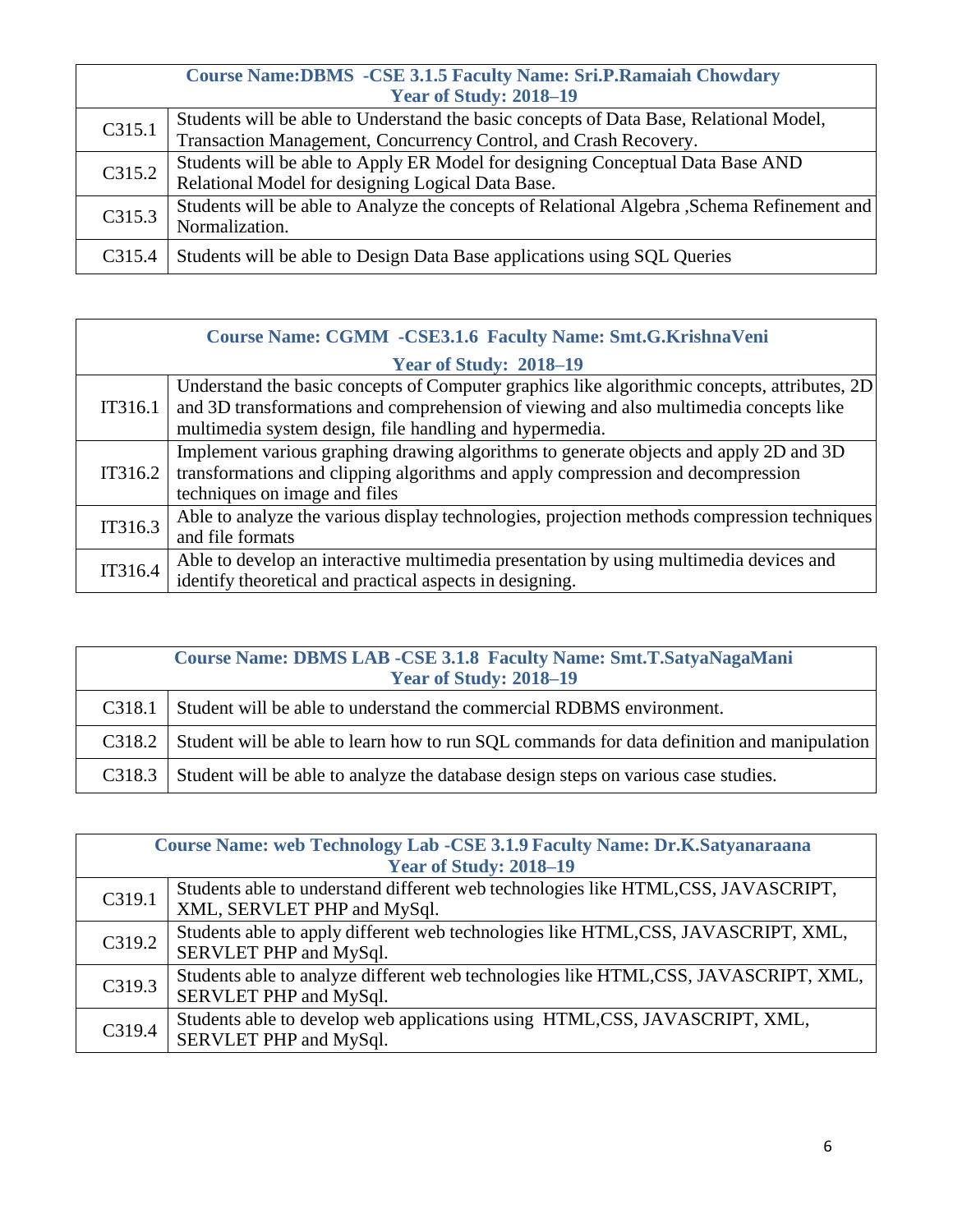|  | Course Name: DWDM - CSE 3.2.1 Faculty Name: Sri E.B.K.Manash & Sri P.Rajendra kumar |  |  |
|--|-------------------------------------------------------------------------------------|--|--|
|  | <b>Year of Study: 2018–19</b>                                                       |  |  |

|        | C321.1   Understand functionalities of various Data Mining and Data Warehousing Concepts                                                                 |
|--------|----------------------------------------------------------------------------------------------------------------------------------------------------------|
| C321.2 | Apply various Data mining functionalities and statistical methods to extract useful<br>information<br>from raw data                                      |
| C321.3 | Analyze different methodologies and techniques used in Data Mining and Data Warehousing<br>to discover interesting patterns from different kinds of data |

| <b>Course Name: OOSE -CSE 3.2.2 Faculty Name: Sri V.Gopinath</b> |                                                                                                                         |  |
|------------------------------------------------------------------|-------------------------------------------------------------------------------------------------------------------------|--|
|                                                                  | <b>Year of Study: 2018-19</b>                                                                                           |  |
| C322.1                                                           | Ability to define the problem and perform the requirement engineering.                                                  |  |
| C322.2                                                           | Ability to draw UML diagrams for the requirements gathered.                                                             |  |
| C322.3                                                           | Ability to describe the software design techniques, architectures and managing the software<br>process.                 |  |
| C322.4                                                           | Ability to Discuss various testing strategies and Test whether all requirements specified have<br>been achieved or not. |  |

| <b>Course Name: DAA -CSE 3.2.4 Faculty Name: Smt.J.Malathi</b> |                                                                                                                                                                     |  |
|----------------------------------------------------------------|---------------------------------------------------------------------------------------------------------------------------------------------------------------------|--|
| <b>Year of Study: 2018–19</b>                                  |                                                                                                                                                                     |  |
| C324.1                                                         | Able to Understand various algorithms, data structures, NP Class problems and able to<br>justify the correctness of                                                 |  |
|                                                                | algorithms using inductive proofs and invariants                                                                                                                    |  |
| C324.2                                                         | Able to Apply various techniques like divide and conquer, transform and conquer, dynamic<br>programming, greedy technique backtracking to solve different problems. |  |
| C324.3                                                         | Able to Analyze the space and time complexity theory.                                                                                                               |  |
| C324.4                                                         | Able to Design various algorithms for problems and complexity classes of P,NP and NP-<br>complete, back tracking etc.                                               |  |

|        | <b>Course Name: E-Commerce -CSE 3.2.5 Faculty Name: Sri.G.Pavan</b><br><b>Year of Study: 2018-19</b> |  |  |
|--------|------------------------------------------------------------------------------------------------------|--|--|
| C325.1 | Able to Understand the fundamental concepts of Electronic commerce environment and<br>modes.         |  |  |
| C325.2 | Able to Identify the approaches and authenticate methods for safe E-Commerce.                        |  |  |
| C325.3 | Able to Apply secure E-mail technologies for E-Commerce.                                             |  |  |
| C325.4 | Able to Use the key aspects of Internet Resources for Commerce, internet Access.                     |  |  |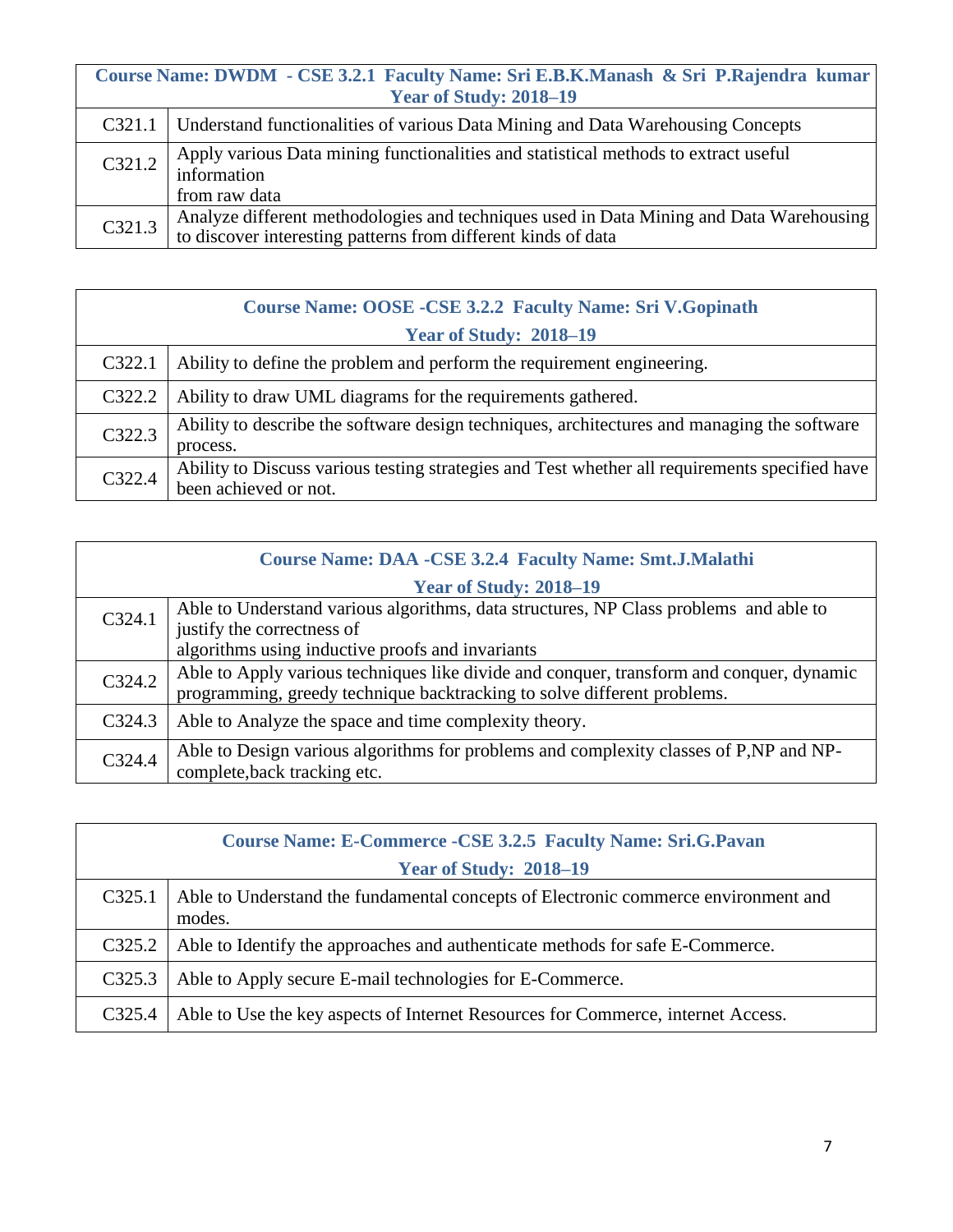|        | Course Name: Compiler Design - CSE 3.2.6 Faculty Name: Sri.A.M.K.KannaBabu<br><b>Year of Study: 2018-19</b>                 |  |  |
|--------|-----------------------------------------------------------------------------------------------------------------------------|--|--|
| C326.1 | Able to understand finite automata and phases of compiler.                                                                  |  |  |
| C326.2 | Able to apply automata theory on lexical analyzer.                                                                          |  |  |
| C326.3 | Able to analyze syntax and semantic error by using parsing techniques and syntax directed<br>translations schemes.          |  |  |
| C326.4 | Able to implement various parsing, conversion, optimization and code generation algorithms<br>for the design of a compiler. |  |  |

| <b>Course Name: CNS - CSE 3.2.7 Faculty Name: Sri N.Prasad</b> |                                                                                                                                                                                                                             |  |
|----------------------------------------------------------------|-----------------------------------------------------------------------------------------------------------------------------------------------------------------------------------------------------------------------------|--|
|                                                                | <b>Year of Study: 2018-19</b>                                                                                                                                                                                               |  |
| C327.1                                                         | Student will be able to Understand the fundamental principles of cryptography and its<br>applications on the network security domain.                                                                                       |  |
| C327.2                                                         | Student will be able to Apply various cryptographic techniques for secure (confidential)<br>communication of two parties over an insecure (public) channel; verification of the<br>authenticity of the source of a message. |  |
| C327.3                                                         | Student will be able to Analyze various approaches to Encryption techniques, strengths of<br>Traffic Confidentiality, Message Authentication Codes.                                                                         |  |

| Course Name: Software Engineering Mini Project Lab - CSE 3.2.8 Faculty Name: Sri V. Gopinath<br><b>Year of Study: 2018-19</b> |                                                                                                |  |
|-------------------------------------------------------------------------------------------------------------------------------|------------------------------------------------------------------------------------------------|--|
|                                                                                                                               | C328.1   Able to draw UML diagrams using IBM Rational Rose                                     |  |
|                                                                                                                               | C328.2 Able to perform forward engineering and reverse engineering by utilizing a modern tool. |  |
| C328.3                                                                                                                        | Implement a Mini-Project by following the software engineering practices as a team.            |  |

|        | Course Name: CGMM LaB - IT 3.2.9 Faculty Name: Smt.G.Krishnaveni<br><b>Year of Study: 2018-19</b>                                                             |
|--------|---------------------------------------------------------------------------------------------------------------------------------------------------------------|
| C329.1 | Understand various computer Graphics functions and how to use them in program and<br>understands the usage of tools in Photoshop and macromedia flash player. |
| C329.2 | Apply various algorithms for generating the basic output primitives by using the graphics<br>functions.                                                       |
| C329.3 | Analyze the differences while generating and 2d graphics and 3d graphics application<br>programs.                                                             |
| C329.4 | Able to evaluate graphic design projects with animations using computer graphics software.                                                                    |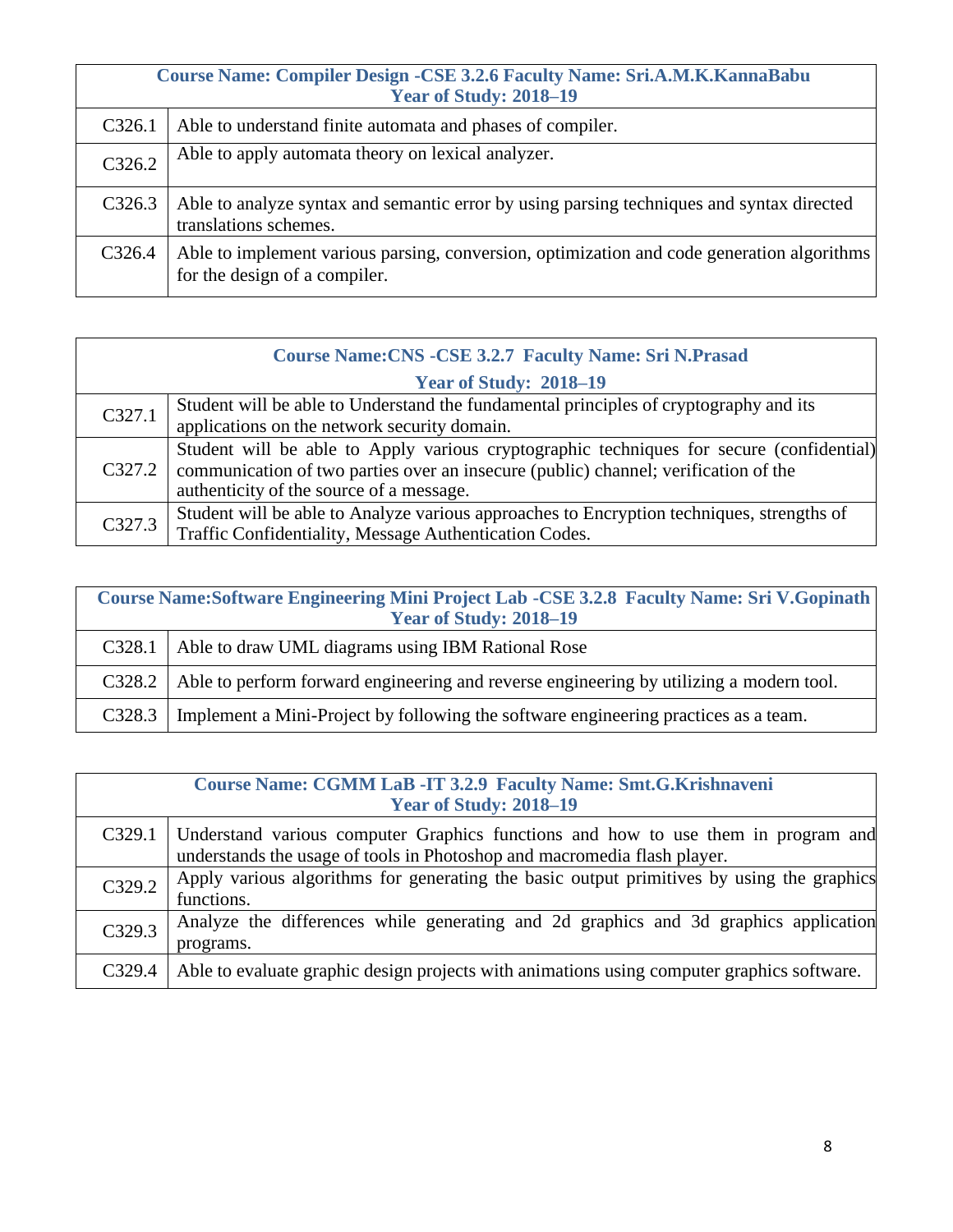|        | Course Name: Embedded Systems - CSE 4.1.1 Faculty Name: Smt.T.SatyaNagamani<br><b>Year of Study: 2019–20</b>                          |
|--------|---------------------------------------------------------------------------------------------------------------------------------------|
| C411.1 | Student will be able to understand the basics of Embedded Systems, development tools<br>, debugging techniques and Internet of Things |
| C411.2 | Student will be able to apply the programming basics of 8051 micro controller.                                                        |
| C411.3 | Ability to analyze the concepts of Embedded systems, related to RTOS, Inter Task<br>Communication methods and design issues           |
| C411.4 | Ability to evaluate small IOT applications with embedded devices in real time                                                         |

|          | <b>Course Name: Cloud Computing - IT 4.1.2 Faculty Name: Sri E.B.K.Manash</b><br><b>Year of Study: 2019–20</b>         |
|----------|------------------------------------------------------------------------------------------------------------------------|
|          | IT 412.1 Student will be able to understand fundamental and emerging concepts of cloud computing                       |
| IT 412.2 | Student will be able to apply cloud computing concepts in designing the third party cloud<br>with private space        |
| IT 412.3 | Student will be able to analyze various cloud computing services and recommendations<br>according to applications used |

|         | Course Name: Artificial Intelligence IT 4.1.3 Faculty Name: Dr. S.Krishna Rao<br>Year of Study: 2019–20                                   |
|---------|-------------------------------------------------------------------------------------------------------------------------------------------|
|         | IT413.1   Understands AI problems characteristics, state space approach for solving AI problems,<br>production system framework.          |
|         | IT413.2 Learn several optimal search strategies and the use of heuristics.                                                                |
|         | IT413.3 Learn relational, inferential, inheritable and procedural knowledge and the corresponding<br>knowledge representation approaches. |
| IT413.4 | Apply AI problems solving approaches to natural language processing, planning and expert<br>system.                                       |

| Course Name: PE&M -CSE 4.1.4 Faculty Name: Smt.G.KrishnaVeni Year of Study: 2019-20 |                                                                                                                          |  |
|-------------------------------------------------------------------------------------|--------------------------------------------------------------------------------------------------------------------------|--|
| C414.1                                                                              | Understand the links between production costs and the economic models of supply                                          |  |
| C414.2                                                                              | Represent supply, in graphical form, including the upward slope of the supply curve and what<br>Shifts the supply curve. |  |
| C414.3                                                                              | Understand how different degrees of competition in a market effect pricing and output                                    |  |
| C414.4                                                                              | Apply economic reasoning to individual and firm behavior.                                                                |  |